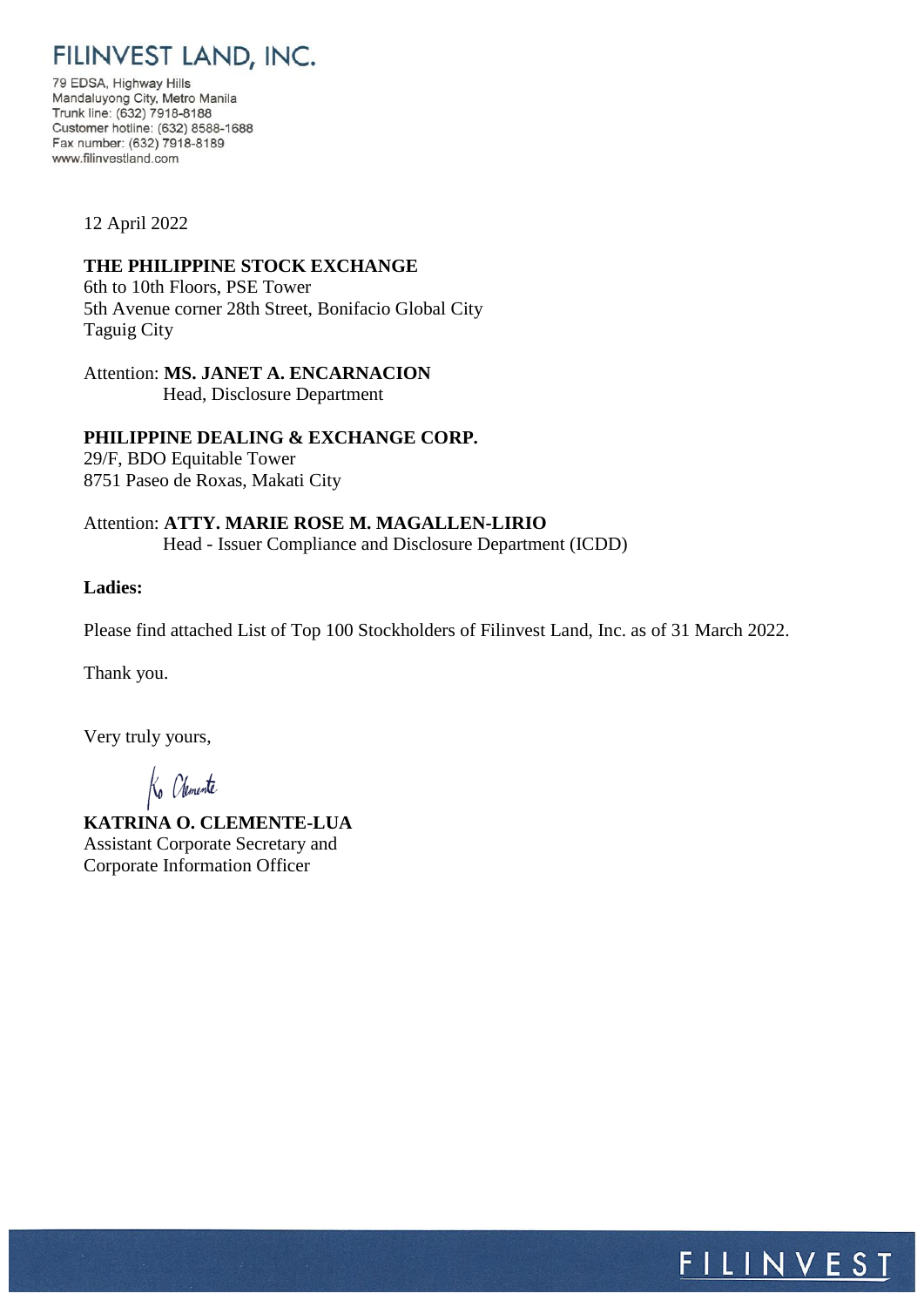

**FILINVEST LAND INC. List of Top 100 Stockholders as of March 31, 2022**

| Rank | <b>Full Name</b>                                                         | Shares (Sum)   | Percentage |
|------|--------------------------------------------------------------------------|----------------|------------|
|      | 1 FILINVEST DEVELOPMENT CORPORATION                                      | 15,681,457,022 | 64.67%     |
|      | 2 PCD NOMINEE CORPORATION (FILIPINO)                                     | 4,550,412,195  | 18.76%     |
|      | 3 PCD NOMINEE CORPORATION (NON-FILIPINO)                                 | 3,384,290,093  | 13.96%     |
|      | 4 PGI RETIREMENT FUND INC.                                               | 121,491,500    | 0.50%      |
|      | 5 JOSEFINA MULTI-VENTURES CORPORATION                                    |                | 0.28%      |
|      |                                                                          | 68,997,500     |            |
|      | 6 PHILIPPINES INTERNATIONAL LIFE INSURANCE CO. INC.                      | 60,000,000     | 0.25%      |
| 7    | <b>PRYCE CORPORATION</b>                                                 | 59,902,000     | 0.25%      |
|      | 8 DON MANUEL INVESTMENTS CORPORATION                                     | 52,004,000     | 0.21%      |
|      | 9 F.YAP SECURITIES INC.                                                  | 32,000,000     | 0.13%      |
|      | 10 GOTIANUN MICHAEL                                                      | 11,235,913     | 0.05%      |
|      | 11 LUCIO W YAN &/OR CLARA Y YAN                                          | 10,687,500     | 0.04%      |
|      | 12 JOSEPH M YAP &/OR JOSEPHINE G YAP                                     | 7,694,843      | 0.03%      |
|      | 13 YAP JOSEPH M                                                          | 6,444,115      | 0.03%      |
|      | 14 HINUNDAYAN HOLDINGS CORPORATION                                       | 5,100,000      | 0.02%      |
|      | 15 EXECUTIVE OPTICAL INC.                                                |                | 0.02%      |
|      |                                                                          | 5,040,647      |            |
|      | 16 CO JONATHAN DEE                                                       | 5,000,000      | 0.02%      |
|      | 17 BERCK Y. CHENG OR ALVIN Y. CHENG OR DIANA Y. CHENG OR CHERYL Y. CHENG | 5,000,000      | 0.02%      |
|      | 18 BOSCH R MAGDALENA                                                     | 4,877,928      | 0.02%      |
|      | 19 FERNANDEZ LUIS L                                                      | 4,064,940      | 0.02%      |
|      | 20 FERNANDEZ VERONICA P                                                  | 4,064,940      | 0.02%      |
|      | 21 FERNANDEZ LUIS RODRIGO P                                              | 4,064,940      | 0.02%      |
|      | 22 FERNANDEZ ENRIQUE P                                                   | 4,064,940      | 0.02%      |
|      | 23 FERNANDEZ CARLO BERNARDO PEREZ                                        | 4,064,940      | 0.02%      |
|      | 24 FERNANDEZ MARCO VICENTE PEREZ                                         | 4,064,940      | 0.02%      |
|      |                                                                          |                |            |
|      | 25 TEAM GLADIOLA INC.                                                    | 3,828,000      | 0.02%      |
|      | 26 BENEDICTO EMILY                                                       | 3,468,750      | 0.01%      |
|      | 27 PRYCE GASES INC.                                                      | 3,060,000      | 0.01%      |
|      | 28 FILINVEST CAPITAL INC.                                                | 2,890,625      | 0.01%      |
|      | 29 YAN LUCIO                                                             | 2,890,625      | 0.01%      |
|      | 30 CASTANEDA ISA ANGELA F.                                               | 2,750,858      | 0.01%      |
|      | 31 CYGNET DEVELOPMENT CORPORATION                                        | 2,457,812      | 0.01%      |
|      | 32 GUO YU CHEN                                                           | 2,187,500      | 0.01%      |
|      | 33 TE GILLIAN CINDY T.                                                   | 2,000,000      | 0.01%      |
|      | 34 SY MARC ASHLEY C.                                                     | 2,000,000      | 0.01%      |
|      | 35 ONG ROBERT                                                            |                |            |
|      |                                                                          | 1,553,888      | 0.01%      |
|      | 36 GAW LETINA                                                            | 1,445,312      | 0.01%      |
|      | 37 CASTANEDA IRMA                                                        | 1,319,648      | 0.01%      |
|      | 38 MONDALIA INC                                                          | 1,292,647      | 0.01%      |
|      | 39 ALBARRACIN TRINIDAD &/OR MAGDALENO JR.                                | 1,220,000      | 0.01%      |
|      | 40 HENRY LEE JR AND/OR ELENA LEE                                         | 1,187,521      | 0.00%      |
|      | 41 TAN BIN YAM &/OR CARINA C. TITTERINGTON                               | 1,177,928      | 0.00%      |
|      | 42 BENEDICTO FRANCISCO L.                                                | 1,011,718      | 0.00%      |
|      | 43 MARC ASHLEY C.SY AND OR TIFFANY GRACE T.SY                            | 1,000,000      | 0.00%      |
|      | 44 TE GILLIAN CINDY T.                                                   | 1,000,000      | 0.00%      |
|      |                                                                          |                |            |
|      | <b>45 EDAN CORPORATION</b>                                               | 985,881        | 0.00%      |
|      | <b>46 CHAN KENNETH Y.</b>                                                | 912,500        | 0.00%      |
|      | 47 TANJANGCO ANTONIO S.                                                  | 894,285        | 0.00%      |
|      | 48 SMS DEVELOPMENT CORPORATION                                           | 867,187        | 0.00%      |
|      | 49 MOTORTRADE NATIONWIDE CORPORATION                                     | 867,187        | 0.00%      |
|      | 50 AMADO P. LIM &/OR HEIDE N. DY                                         | 867,187        | 0.00%      |
|      | 51 CHOA VICTORIA K.                                                      | 730,000        | 0.00%      |
|      | 52 LIM LILIAN SO                                                         | 693,966        | 0.00%      |
|      | 53 VITAL VENTURES MANAGEMENT CORPORATION                                 | 682,911        | 0.00%      |
|      | 54 LIM EDWIN B                                                           | 650,390        | 0.00%      |
|      |                                                                          |                |            |
|      | 55 CHING TIONG KENG                                                      | 637,382        | 0.00%      |
|      | 56 CHAM TENG HUI                                                         | 630,000        | 0.00%      |
|      | 57 LIM LESTER CHEE KEONG                                                 | 578,125        | 0.00%      |
|      | 58 TACUB ATTY PACIFICO B                                                 | 570,646        | 0.00%      |
|      | 59 ONGLATCO EDUARDO                                                      | 566,941        | 0.00%      |
|      | 60 COSTA AIDA                                                            | 539,278        | 0.00%      |
|      | 61 PAN-ASIA SECURITIES CORP                                              | 531,250        | 0.00%      |
|      | 62 MAJOGRAJO DEVELOPMENT CORPORATION                                     | 525,195        | 0.00%      |
|      | 63 DEL ROSARIO VICTOR J                                                  | 507,303        | 0.00%      |
|      |                                                                          |                |            |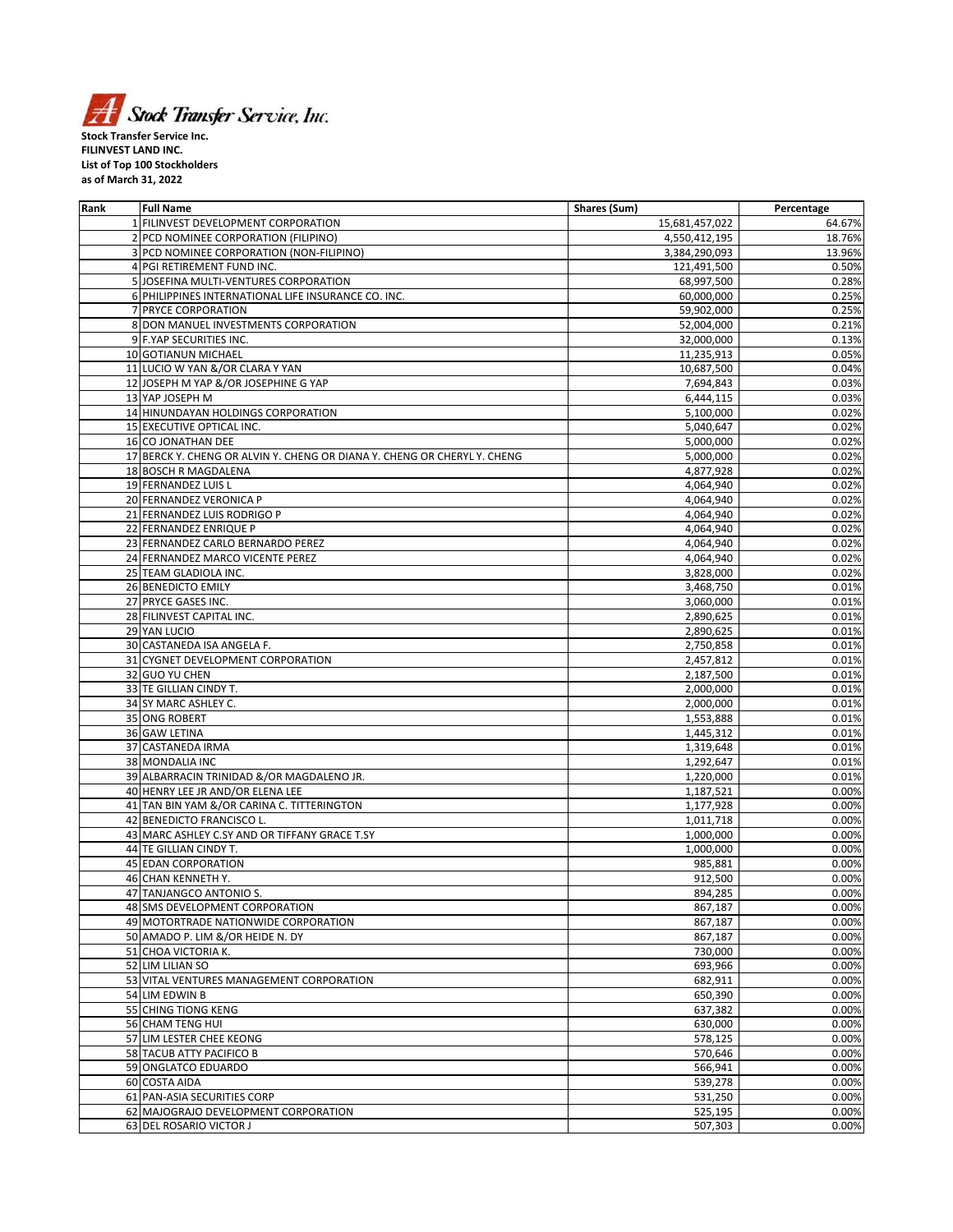| 64 OSONG DEVELOPMENT ENTERPRISES INC              |                    |                |
|---------------------------------------------------|--------------------|----------------|
|                                                   | 498,632            | 0.00%<br>0.00% |
| 65 KWONG WILLIAM<br>66 CHING EMILIO L.            | 471,532<br>468,113 | 0.00%          |
| 67 ORDOVEZA ANA MARIA G                           | 463,401            | 0.00%          |
| 68 UY MARIA CHARITO BONIFACIO                     | 434,180            | 0.00%          |
| 69 TACUB PACIFICO B.                              | 429,500            | 0.00%          |
| 70 CBNA MLA OBO A/C 6011800001                    | 418,250            | 0.00%          |
| 71 FEDERAL HOMES INC                              | 416,601            | 0.00%          |
| 72 KENG ONG TOK                                   | 415,625            | 0.00%          |
| 73 GOTIANUN JR. ANDREW T.                         | 406,586            | 0.00%          |
| 74 TEE NELSON WALTER DEL MAR                      | 406,493            | 0.00%          |
| 75 DEZA JR INOCENCIO B                            | 406,493            | 0.00%          |
| 76 LIM EDWIN                                      | 406,493            | 0.00%          |
| 77 CHUA SR. CONRADO S.                            | 393,125            | 0.00%          |
| <b>78 CHAN FRANKLIN</b>                           | 372,166            | 0.00%          |
| 79 MARGINVILLE DEV CORP                           | 370,363            | 0.00%          |
| 80 LAUREL FRANCISCO TIU                           | 351,210            | 0.00%          |
| 81 TAN REMEDIOS TIU                               | 350,000            | 0.00%          |
| 82 DY ANGEL S.                                    | 346,875            | 0.00%          |
| 83 NG JOSEPH HENRY                                | 345,652            | 0.00%          |
| 84 CHRISTODEL PHILS INC                           | 336,935            | 0.00%          |
| 85 RONALDO Y UY &/OR ALBERT UY                    | 325,195            | 0.00%          |
| 86 PACIFIC RIM OIL & RESOURCES CORPORATION        | 325,195            | 0.00%          |
| 87 CHILIP MANUEL S.                               | 322,118            | 0.00%          |
| 88 MARIA CLARA B. WILLIS &/OR HUGH WARREN WILLIS  | 312,500            | 0.00%          |
| 89 DEL CASTILLO CECILIA N                         | 303,515            | 0.00%          |
| 90 ABOITIZ EQUITY VENTURES INC.                   | 303,515            | 0.00%          |
| 91 PROVINCIAL FORTUNE INSURANCE CORPORATION       | 293,163            | 0.00%          |
| 92 MONARCH INSURANCE                              | 289,306            | 0.00%          |
| 93 SY JR. VICTORIANO                              | 289,062            | 0.00%          |
| 94 ALL ASIA SECURITIES MANGEMENT CORP. A/C# PA005 | 289,062            | 0.00%          |
| 95 ONG RAYMOND                                    | 289,062            | 0.00%          |
| 96 DABAO PHILIP Z.                                | 289,062            | 0.00%          |
| 97 JOSE S. BANGAYAN &/OR RAQUEL T. BANGAYAN       | 289,062            | 0.00%          |
| 98 KOA LAWRENCE                                   | 289,062            | 0.00%          |
| 99 PHILIPPINE ASIA EQUITY SECURITIES INC. G-235   | 289,062            | 0.00%          |
| 100 REYES ELEAZAR B                               | 284,543            | 0.00%          |
|                                                   |                    |                |

**TOTAL OUTSTANDING - TOP 100 STOCKHOLDERS** 24,162,296,051<br>
OTHER STOCKHOLDERS 27,463,455<br> **TOTAL OUTSTANDING** 24,249,759,506 OTHER STOCKHOLDERS **TOTAL OUTSTANDING** 

Certified by:

**STOCK TRANSFER SERVICE, INC.** Transfer Agent

DER BV

**RICHARD D. REGALA, JR.** General Manager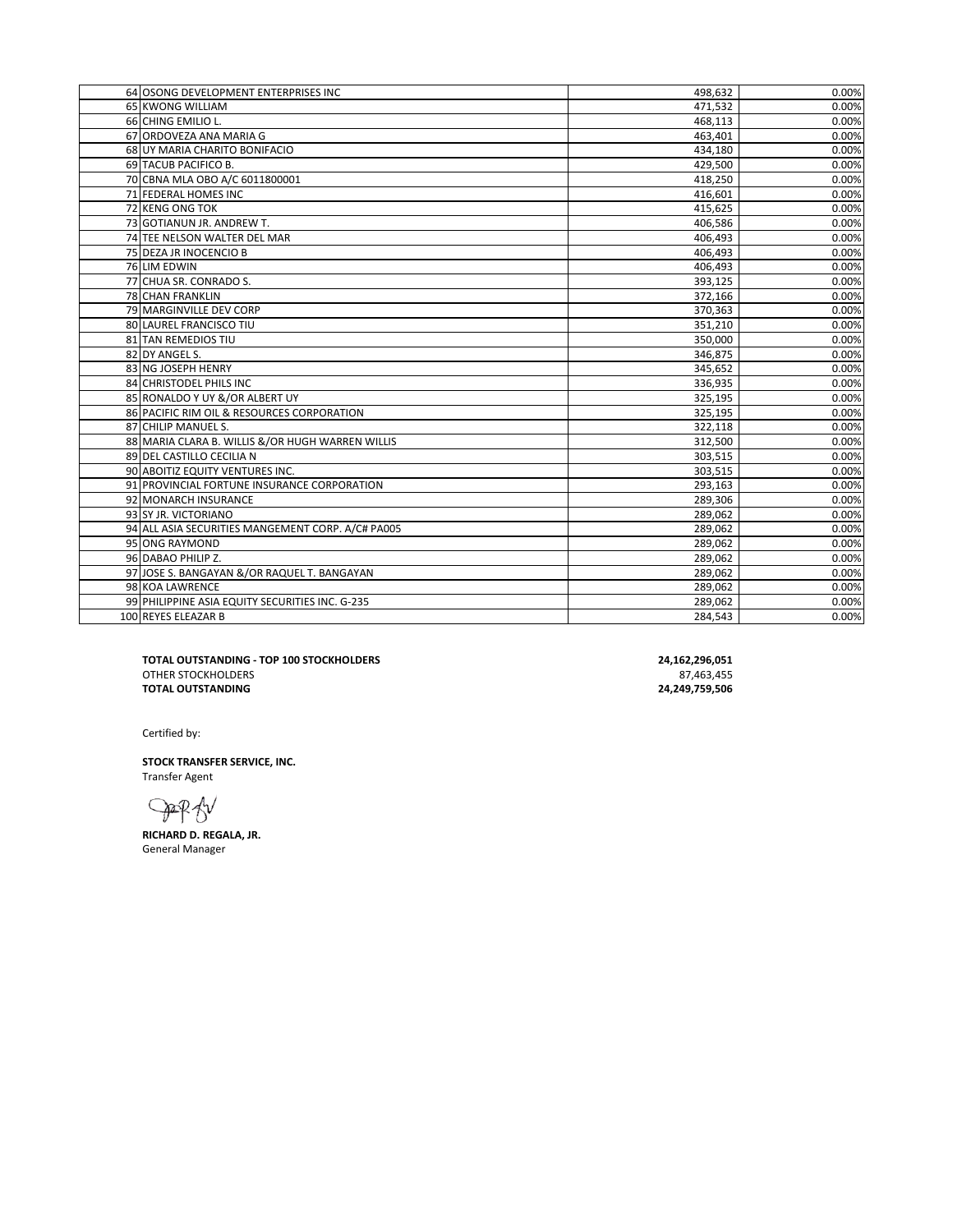## **OUTSTANDING BALANCES FOR A SPECIFIC COMPANY**

Company Code - FLI000000000

| Business Date: March 31, 2022                    |                 |
|--------------------------------------------------|-----------------|
| <b>BPNAME</b>                                    | <b>HOLDINGS</b> |
| UPCC SECURITIES CORP.                            | 4,356,266       |
| A & A SECURITIES, INC.                           | 6,721,807       |
| <b>ABACUS SECURITIES CORPORATION</b>             | 96,270,508      |
| PHILSTOCKS FINANCIAL INC                         | 17,546,312      |
| A. T. DE CASTRO SECURITIES CORP.                 | 1,360,402       |
| ALL ASIA SECURITIES MANAGEMENT CORP.             | 630,660         |
| ALPHA SECURITIES CORP.                           | 2,648,287       |
| <b>BA SECURITIES, INC.</b>                       | 226,184         |
| AP SECURITIES INCORPORATED                       | 15,200,766      |
| ANSALDO, GODINEZ & CO., INC.                     | 19,735,307      |
| AB CAPITAL SECURITIES, INC.                      | 46,880,620      |
| <b>SB EQUITIES, INC.</b>                         | 52,856,462      |
| ASIA PACIFIC CAPITAL EQUITIES & SECURITIES CORP. | 107,263         |
| <b>ASIASEC EQUITIES, INC.</b>                    | 7,257,770       |
| <b>ASTRA SECURITIES CORPORATION</b>              | 8,094,400       |
| CHINA BANK SECURITIES CORPORATION                | 231,685,387     |
| MACQUARIE CAPITAL SECURITIES (PHILIPPINES), INC. | 353,320         |
| BELSON SECURITIES, INC.                          | 3,169,996       |
| BENJAMIN CO CA & CO., INC.                       | 147,528         |
| B. H. CHUA SECURITIES CORPORATION                | 2,070,461       |
| <b>JAKA SECURITIES CORP.</b>                     | 932,816         |
| <b>BPI SECURITIES CORPORATION</b>                | 107,899,624     |
| CAMPOS, LANUZA & COMPANY, INC.                   | 2,351,800       |
| SINCERE SECURITIES CORPORATION                   | 1,057,382       |
| CENTURY SECURITIES CORPORATION                   | 2,998,029       |
| CTS GLOBAL EQUITY GROUP, INC.                    | 18,137,736      |
| TRITON SECURITIES CORP.                          | 5,787,634       |
| PHILEO ALLIED SECURITIES (PHILIPPINES), INC.     | 5,852           |
| <b>IGC SECURITIES INC.</b>                       | 11,489,789      |
| <b>CUALOPING SECURITIES CORPORATION</b>          | 978,048         |
| DBP-DAIWA CAPITAL MARKETS PHILPPINES, INC.       | 82,517          |
| DAVID GO SECURITIES CORP.                        | 4,162,708       |
| DIVERSIFIED SECURITIES, INC.                     | 451,761         |
| E. CHUA CHIACO SECURITIES, INC.                  | 23,575,520      |
| <b>EQUITABLE SECURIITES (PHILS.) INC.</b>        | 7,953           |
| EAST WEST CAPITAL CORPORATION                    | 330,155         |
| EASTERN SECURITIES DEVELOPMENT CORPORATION       | 12,415,195      |
| EQUITIWORLD SECURITIES, INC.                     | 1,929,234       |
| EVERGREEN STOCK BROKERAGE & SEC., INC.           | 26,630,621      |
| FIRST ORIENT SECURITIES, INC.                    | 2,966,171       |
| FIRST INTEGRATED CAPITAL SECURITIES, INC.        | 205,000         |
| F. YAP SECURITIES, INC.                          | 25,945,229      |
| AURORA SECURITIES, INC.                          | 1,773,733       |
| <b>GLOBALINKS SECURITIES &amp; STOCKS, INC.</b>  | 4,239,766       |
| JSG SECURITIES, INC.                             | 3,482,029       |
| GOLDSTAR SECURITIES, INC.                        | 9,514,321       |
| <b>GUILD SECURITIES, INC.</b>                    | 62,697,789      |
| HDI SECURITIES, INC.                             | 16,076,749      |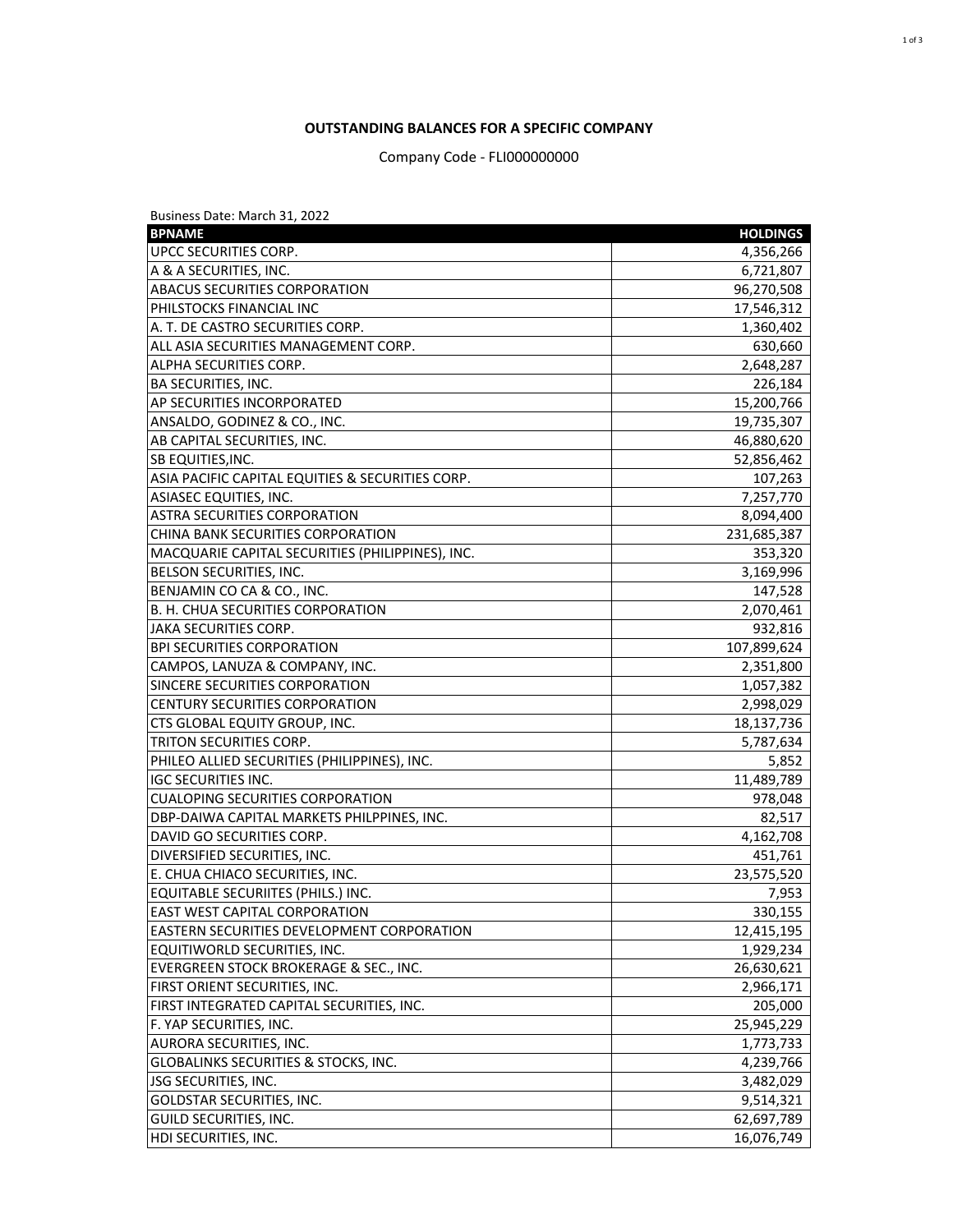| <b>BPNAME</b>                                            | <b>HOLDINGS</b> |
|----------------------------------------------------------|-----------------|
| H. E. BENNETT SECURITIES, INC.                           | 25,768,499      |
| HK SECURITIES, INC.                                      | 843             |
| II. ACKERMAN & CO., INC.                                 | 447,156         |
| I. B. GIMENEZ SECURITIES, INC.                           | 1,038,553       |
| INVESTORS SECURITIES, INC,                               | 4,022,376       |
| IMPERIAL, DE GUZMAN, ABALOS & CO., INC.                  | 2,773,372       |
| INTRA-INVEST SECURITIES, INC.                            | 2,757,950       |
| ASIAN CAPITAL EQUITIES, INC.                             | 329,688         |
| J.M. BARCELON & CO., INC.                                | 5,117,481       |
| VALUE QUEST SECURITIES CORPORATION                       | 6,205,000       |
| <b>STRATEGIC EQUITIES CORP.</b>                          | 14,585,153      |
| LARRGO SECURITIES CO., INC.                              | 9,682,714       |
| LITONJUA SECURITIES, INC.                                | 66,335          |
| LOPEZ, LOCSIN, LEDESMA & CO., INC.                       | 184,993         |
| LUCKY SECURITIES, INC.                                   | 4,404,175       |
| LUYS SECURITIES COMPANY, INC.                            | 976,682         |
| <b>MANDARIN SECURITIES CORPORATION</b>                   | 53,048,840      |
| COL Financial Group, Inc.                                | 409,537,931     |
| DA MARKET SECURITIES, INC.                               | 1,438,570       |
| MERCANTILE SECURITIES CORP.                              | 767,980         |
| MERIDIAN SECURITIES, INC.                                | 18,389,817      |
| MDR SECURITIES, INC.                                     | 2,482,667       |
| REGIS PARTNERS, INC.                                     | 5,902,682       |
| MOUNT PEAK SECURITIES, INC.                              | 55,660          |
| NEW WORLD SECURITIES CO., INC.                           | 7,890,159       |
| OPTIMUM SECURITIES CORPORATION                           | 7,604,412       |
| RCBC SECURITIES, INC.                                    | 5,853,197       |
| PAN ASIA SECURITIES CORP.                                | 7,425,496       |
| PAPA SECURITIES CORPORATION                              | 30,522,298      |
| MAYBANK ATR KIM ENG SECURITIES, INC.                     | 306,961,104     |
| PLATINUM SECURITIES, INC.                                | 4,432,000       |
| PNB SECURITIES, INC.                                     | 14,108,554      |
| PREMIUM SECURITIES, INC.                                 | 13,569,168      |
| PRYCE SECURITIES, INC.                                   | 492,180         |
| SALISBURY BKT SECURITIES CORPORATION                     | 1,037,192       |
| QUALITY INVESTMENTS & SECURITIES CORPORATION             | 64,112,915      |
|                                                          | 38,370          |
| R & L INVESTMENTS, INC.<br>ALAKOR SECURITIES CORPORATION | 79,218          |
| R. COYIUTO SECURITIES, INC.                              | 3,520,145       |
| REGINA CAPITAL DEVELOPMENT CORPORATION                   | 19,464,533      |
| R. NUBLA SECURITIES, INC.                                | 70,289,696      |
|                                                          |                 |
| AAA SOUTHEAST EQUITIES, INCORPORATED                     | 3,631,740       |
| R. S. LIM & CO., INC.<br>RTG & COMPANY, INC.             | 7,383,456       |
|                                                          | 1,379,620       |
| S.J. ROXAS & CO., INC.                                   | 3,112,642       |
| SECURITIES SPECIALISTS, INC.                             | 4,546,317       |
| FIDELITY SECURITIES, INC.                                | 542,745         |
| SUMMIT SECURITIES, INC.                                  | 16,723,816      |
| STANDARD SECURITIES CORPORATION                          | 29,746,055      |
| SUPREME STOCKBROKERS, INC                                | 67,468          |
| TANSENGCO & CO., INC.                                    | 5,524,188       |
| THE FIRST RESOURCES MANAGEMENT & SECURITIES CORP.        | 771,439         |
| TOWER SECURITIES, INC.                                   | 37,062,033      |
| TRANS-ASIA SECURITIES, INC.                              | 10,839          |
| <b>APEX PHILIPPINES EQUITIES CORPORATION</b>             | 36,299          |